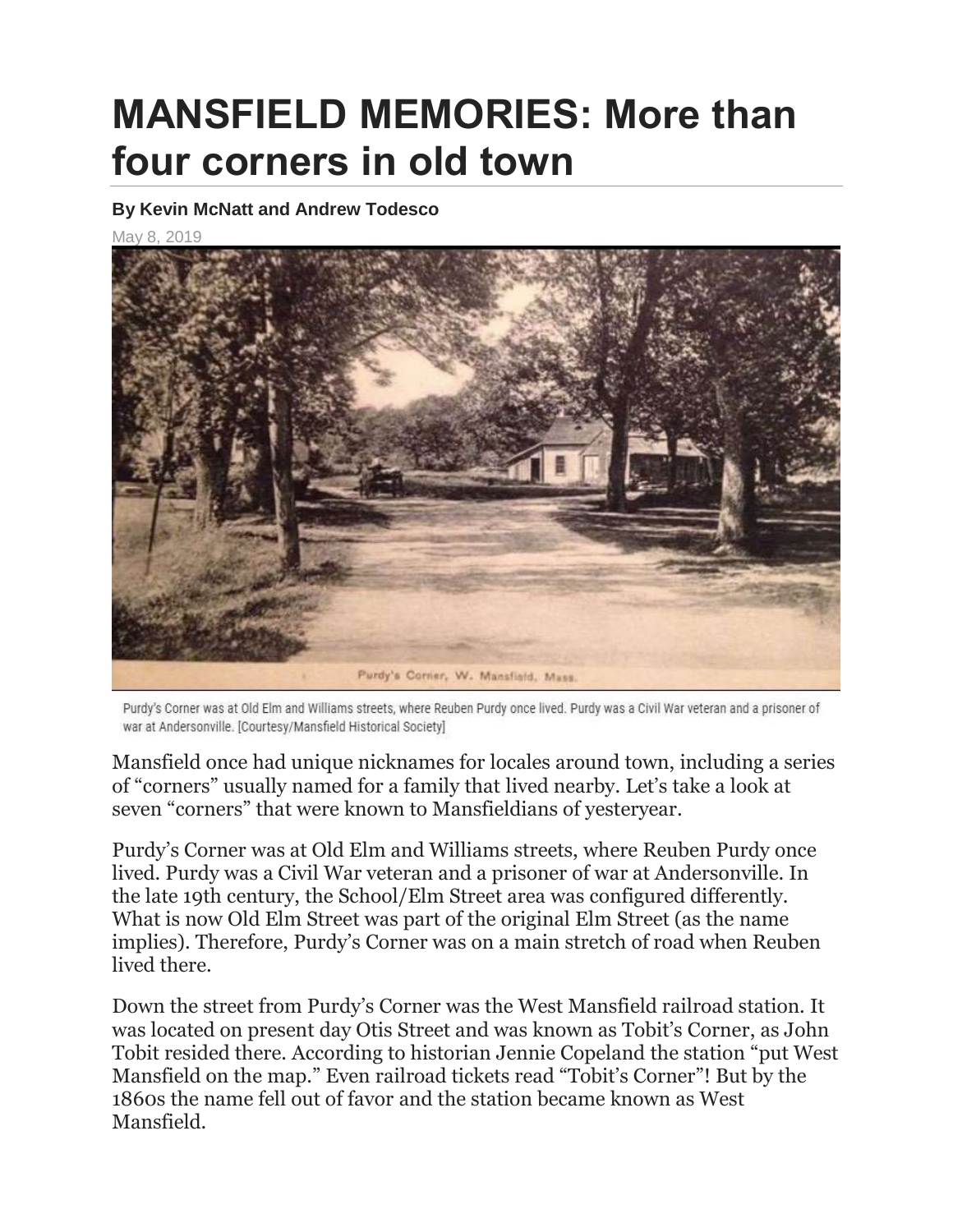

Down the street from Purdy's Corner was the West Mansfield railroad station. It was located on present day Otis Street and was known as Tobit's Corner, as John Tobit resided there.

Paine's Corner. Several generations of the Paine family lived there, with houses and a farm. The Paines were on Central before Chauncy Street even existed. They can be found on maps as early as 1831.

Just down the street we would have found Hall's Corner at West and Central streets. Central Street was once the main route from Mansfield to Foxborough. Today's residents might be surprised to learn that until the 1950s, Route 140 passed through Mansfield by way of South Main, West and Central streets.

The intersection of Spring, School and Willow streets was known as Drake's Corner. An 1895 map of Mansfield makes it appear that all three streets converged into one spot. So if you think that intersection is awkward now, it was probably worse then. But at least there were no cars at that time.

Ginty's Corner was in East Mansfield. Jim Ginty owned a farm at the corner of East and North streets in the late 1800s and early 1900s. The cars of the Mansfield & Easton Trolley Company once passed Ginty's Corner, and Jim was not a fan. In Harry Chase's book "This Old Town" he features a colorful story of Ginty's feud with the trolley company. It should be noted that the now-familiar straightaway stretch of Route 106 from Mansfield (Flint Farm) to Easton (Target) was built in the 1960s. Before that Ginty's Corner was a main passageway between the two towns.

The center of town had a few "corners" as well. At the corner of Central and Chauncy streets was



At the corner of Central and Chauncy streets was Paine's Corner. Several generations of the Paine family lived there.